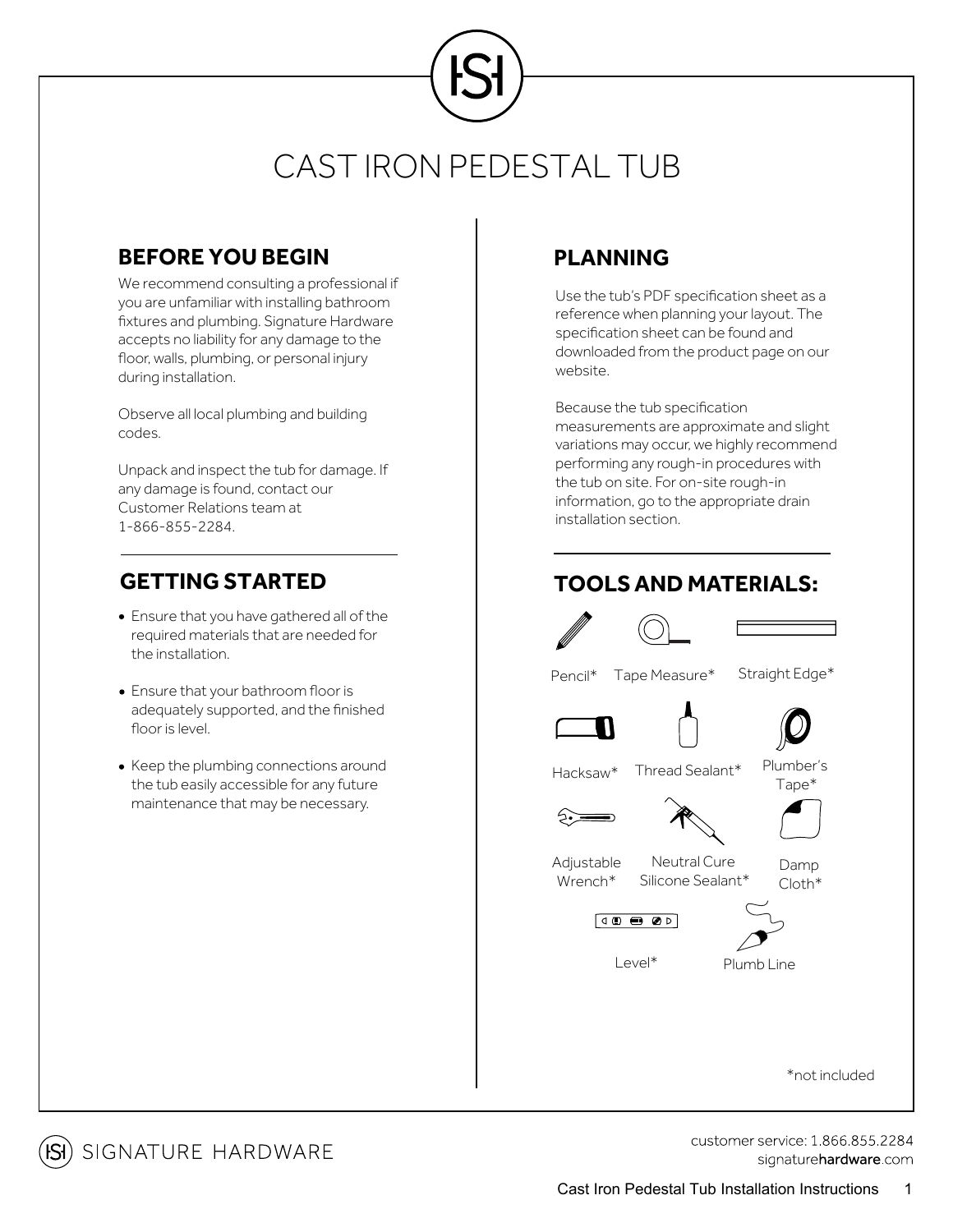#### **INSTALLATION**

1. Set the tub in the desired installation location and drop a plumb line from the center of the overflow hole to the floor. This will determine your drain location. Mark the drain hole location on the floor.



2. Move the tub away from the installation location so that the floor plumbing can be installed. Place the drain pipe at the appropriate height for the waste and overflow piping. To determine this, you will need to temporarily fit your drain pipe into the tub and measure from the floor to the center of the drain pipe.



3. Carefully set the tub back into position and adjust the leveling feet as necessary. If your tub does not have leveling feet, shims may be used. Once level, apply a generous bead of silicone on the bottom of the feet. This will prevent the tub from shifting after installation.



4. Next you will need to trim your drain and overflow pipes to the appropriate sizes. Steps 5-8 will walk you through.

5. To trim the drain and overflow pipes appropriately, you will need to temporarily fit the overflow and drain assemblies to the tub.



**isi**) signature hardware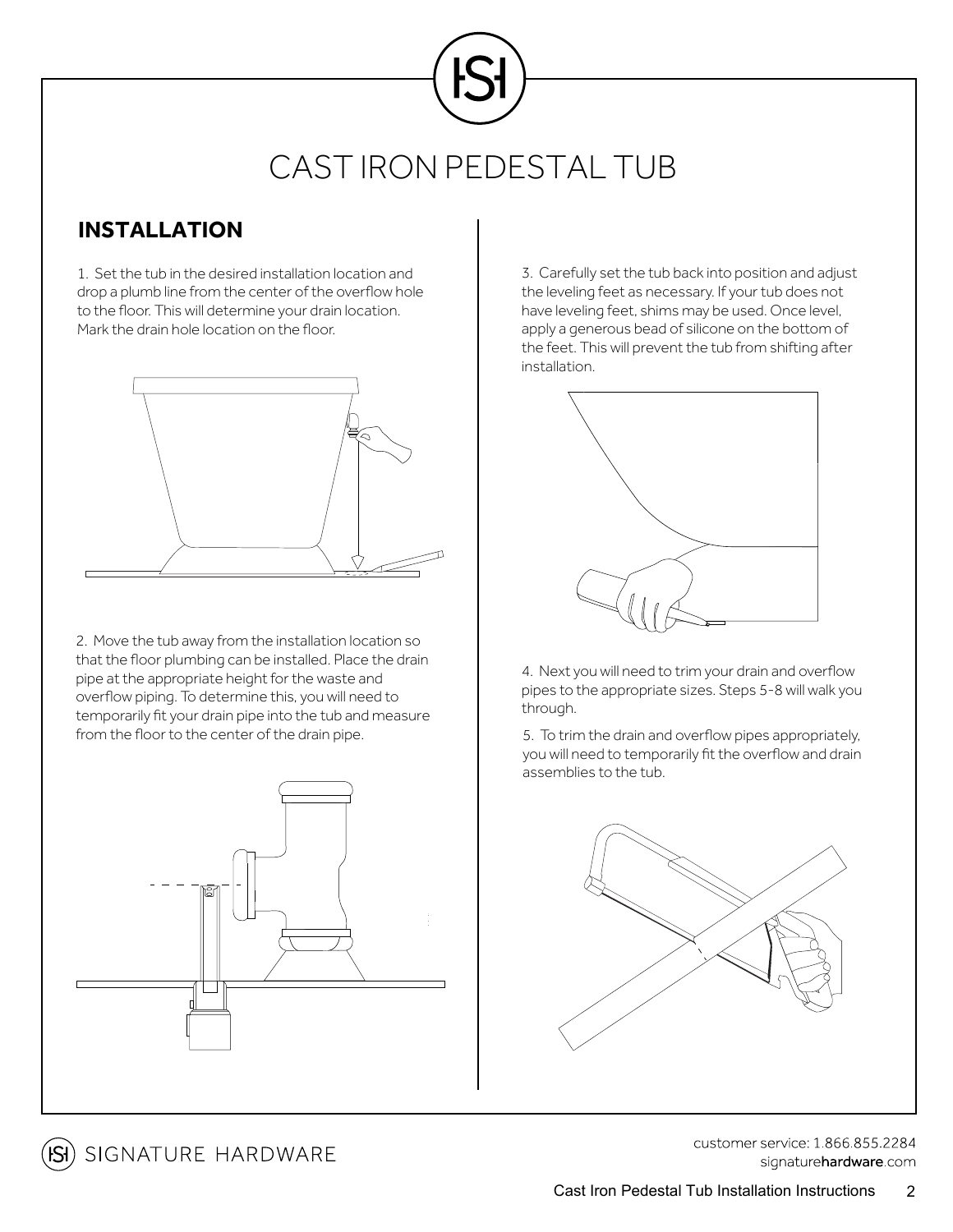6. The overflow tee (A) will be attached at the points where the drain pipes intersect (B).



7. Measure and mark each pipe so that the end of the pipe reaches at least a little bit over halfway into the overflow tee.

SIGNATURE HARDWARE

8. Remove the drain and overflow assembly from the tub, and trim the pipes at the marked locations with a hacksaw. Make sure that the blade is suitable for cutting metal



9. Apply thread sealant or plumber's tape to the threaded ends of all pipes prior to assembly. If two pipes arrive attached, be sure to take them apart and do the same. Do not apply any tape or sealant to any compression fittings. Follow steps 10-13 for drain assembly instructions.



10. Apply 100% neutral cure silicone sealant to the underside of the drain flange and thread it through the tub and into the drain pipe. Apply thread sealant or plumber's tape to the threaded connection to ensure a water-tight seal. Tighten by hand. Wipe away any excess sealant using a damp cloth.

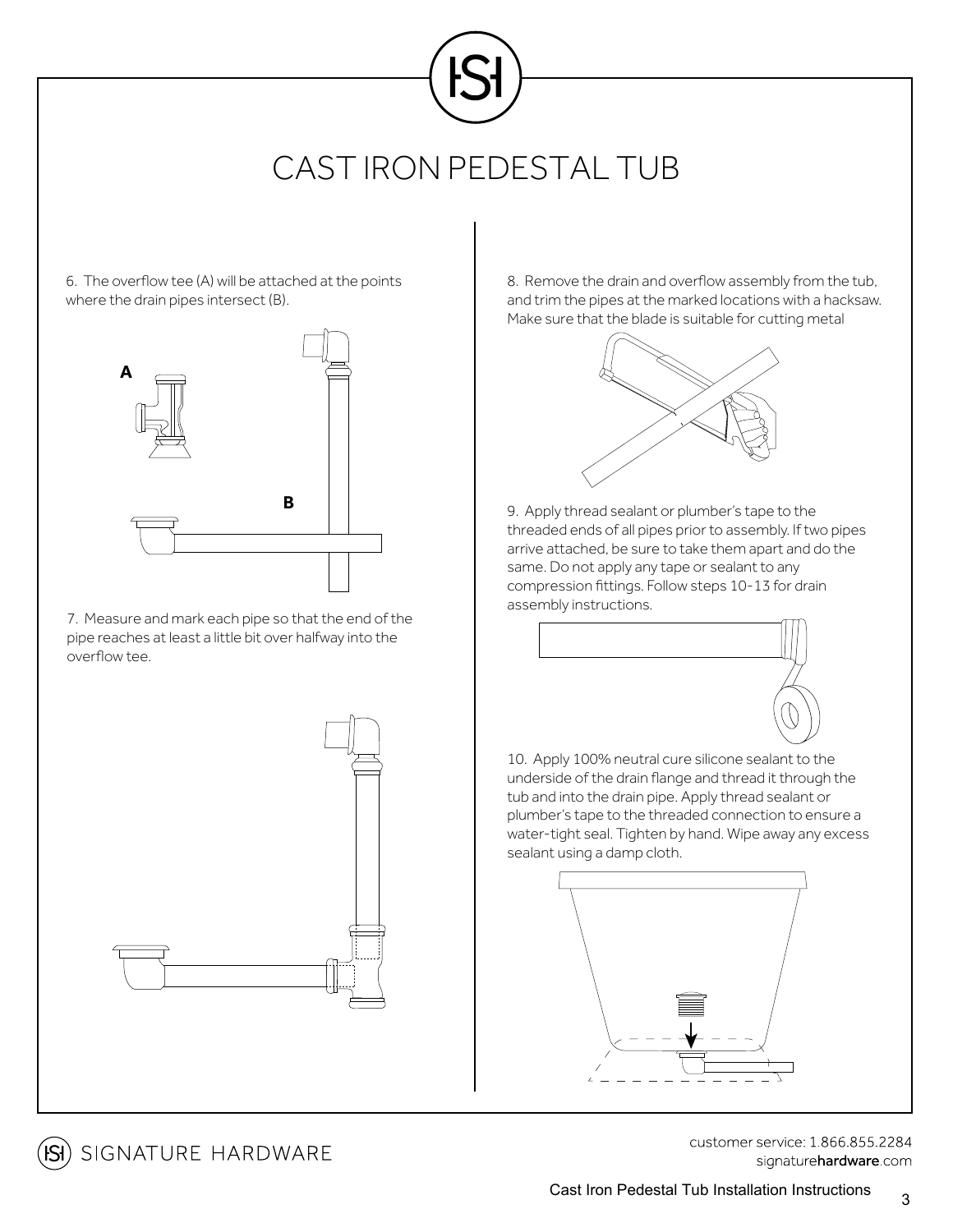11. Install the overflow assembly with the beveled washer, overflow plate, mounting screw (provided) and any other washers or rubber sealing gaskets included. Apply a bead of silicone sealant to the underside of the flange.



12. Attach the waste and overflow tee to the overflow assembly and shoe assembly with sealing washers and slip nuts. The beveled end of the sealing washer should face the tee.



13. Attach the drain tube and flange to the waste and overflow tee with the sealing washer and slip nut. The beveled end of the sealing washer should face the tee.



14. When your tub is in place and all connections have been made, fill the tub with water to check for any leaks from the connections. Verify that the drain and overflow is working properly.



**isi**) signature hardware